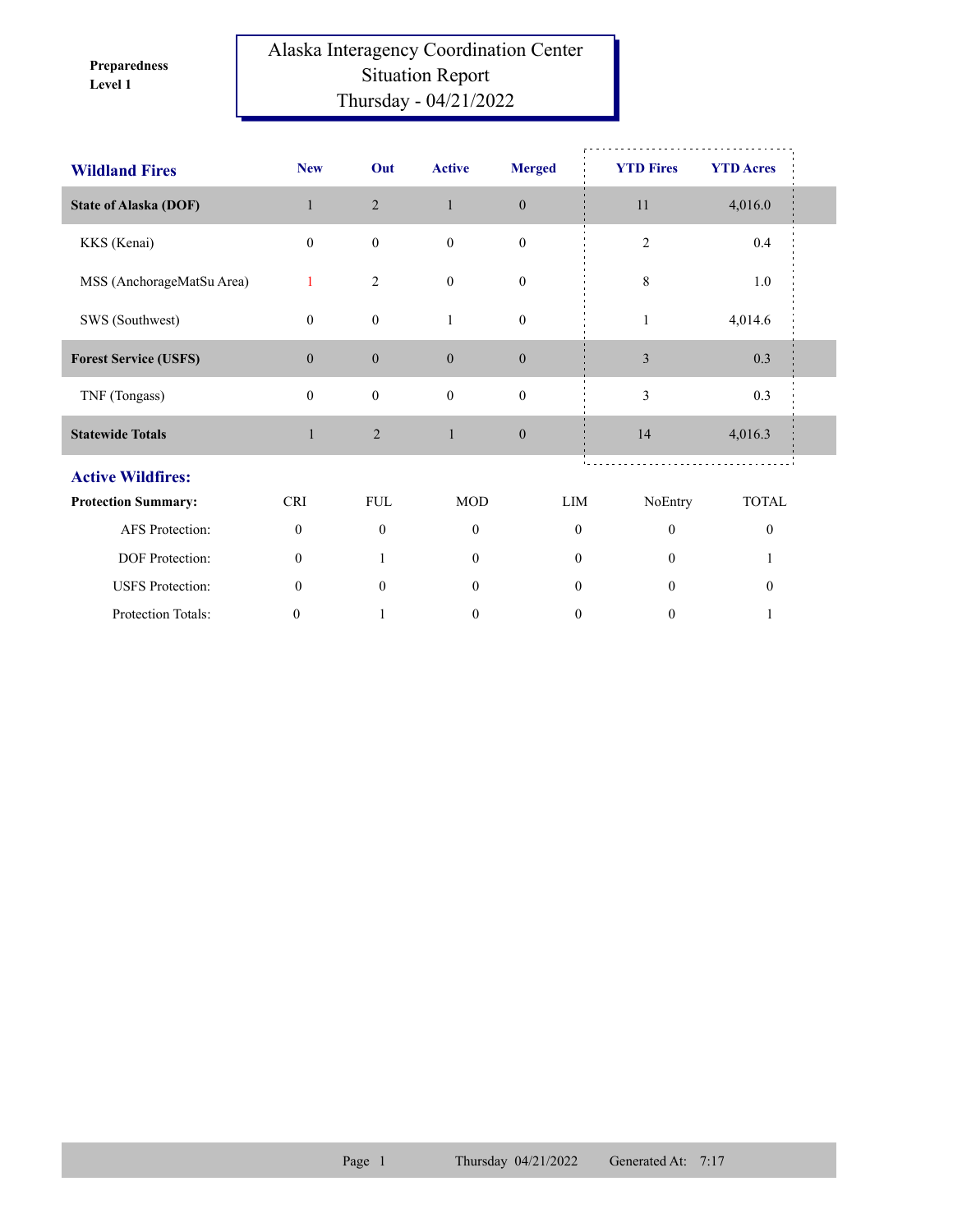## **Active Fires Status Summary**

|                         | Staffed           |                     | Unstaffed       |                     |  |  |
|-------------------------|-------------------|---------------------|-----------------|---------------------|--|--|
|                         | Contained $(S/C)$ | Uncontained $(S/U)$ | Contained (U/C) | Uncontained $(U/U)$ |  |  |
| AFS Protection:         |                   |                     |                 |                     |  |  |
| <b>DOF</b> Protection:  |                   |                     |                 |                     |  |  |
| <b>USFS</b> Protection: |                   |                     |                 |                     |  |  |
| Status Totals:          |                   |                     |                 |                     |  |  |

| <b>Active Fires Acreage Summary</b> |                      |                |  |
|-------------------------------------|----------------------|----------------|--|
|                                     | Acres                | Acreage Change |  |
| New                                 | 0.1                  |                |  |
| Monitor                             | 4,014.6              | 2,002.9        |  |
| Out                                 | 0.2                  | 0.0            |  |
| 5 Prescribed                        | 16.2                 | 16.1           |  |
| 8 Fires                             | Total Acres: 4,031.1 |                |  |

## **Prescribed Fires**

|                                 | <b>YTD</b> Fires | <b>YTD</b> Acres | <b>New</b> | Active | Out Yesterday |
|---------------------------------|------------------|------------------|------------|--------|---------------|
| Military                        |                  | t.O              |            |        |               |
| National Park Service           |                  | $1.0\,$          |            |        |               |
| State of Alaska                 |                  | 0.2              |            |        |               |
| U.S. Forest Service             |                  | 14.0             |            |        |               |
| <b>Fuels Management Totals:</b> |                  | 16.2             |            |        |               |

## **Cause Summary For All Fires (Includes Merged Fires But Not Prescribed Fires)**

|        | Human: 12         | 1.6 Acres     |
|--------|-------------------|---------------|
|        | Undetermined: $2$ | 4,014.7 Acres |
| Total: | 14                | 4,016.3 Acres |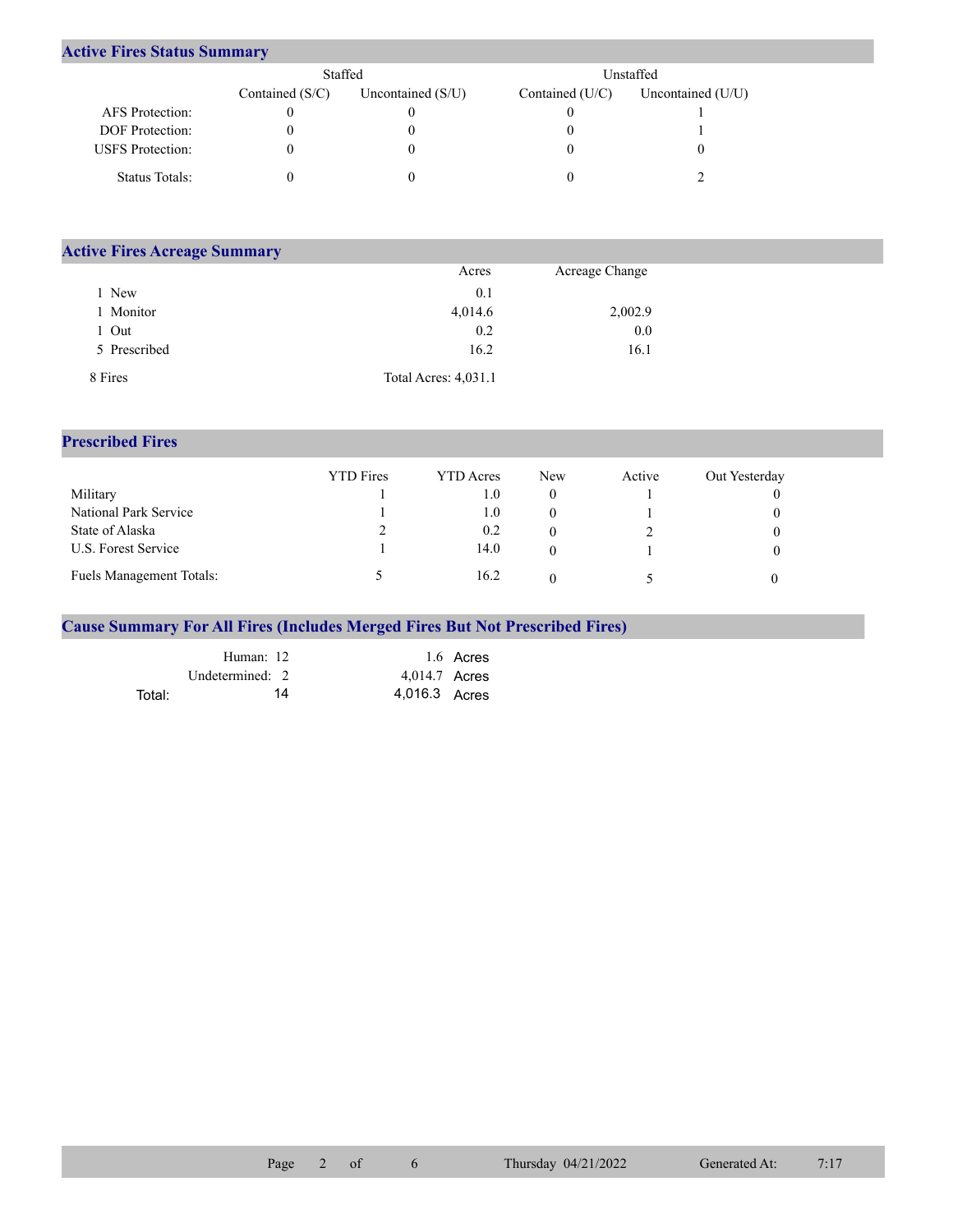| <b>New</b>               | Count: 1          | Acres: $0.1$      |                            |                          |                  |  |
|--------------------------|-------------------|-------------------|----------------------------|--------------------------|------------------|--|
| Daily Report From: 04/20 |                   |                   |                            | $0.1$ Acreage On $04/20$ |                  |  |
|                          | Lat: 61 37.8910   | Status: Out 04/20 | Acres: $0.1$               |                          | Option: Critical |  |
| 201016                   | Lon: $14908.4540$ |                   | Start Date: $04/20$        | Area: MSS                |                  |  |
|                          | Owner: Private    |                   | Unit: <b>AKPRI-Private</b> |                          |                  |  |
| 016                      | Name: Ryder       |                   |                            |                          | Cause: Human     |  |

The fire was reported by MATCOM as a brush fire burning at the base of a tree. Forestry responded with one engine and found a burn barrel with escapement into the wildland. The fire was estinguished and the RO was brought into compliance.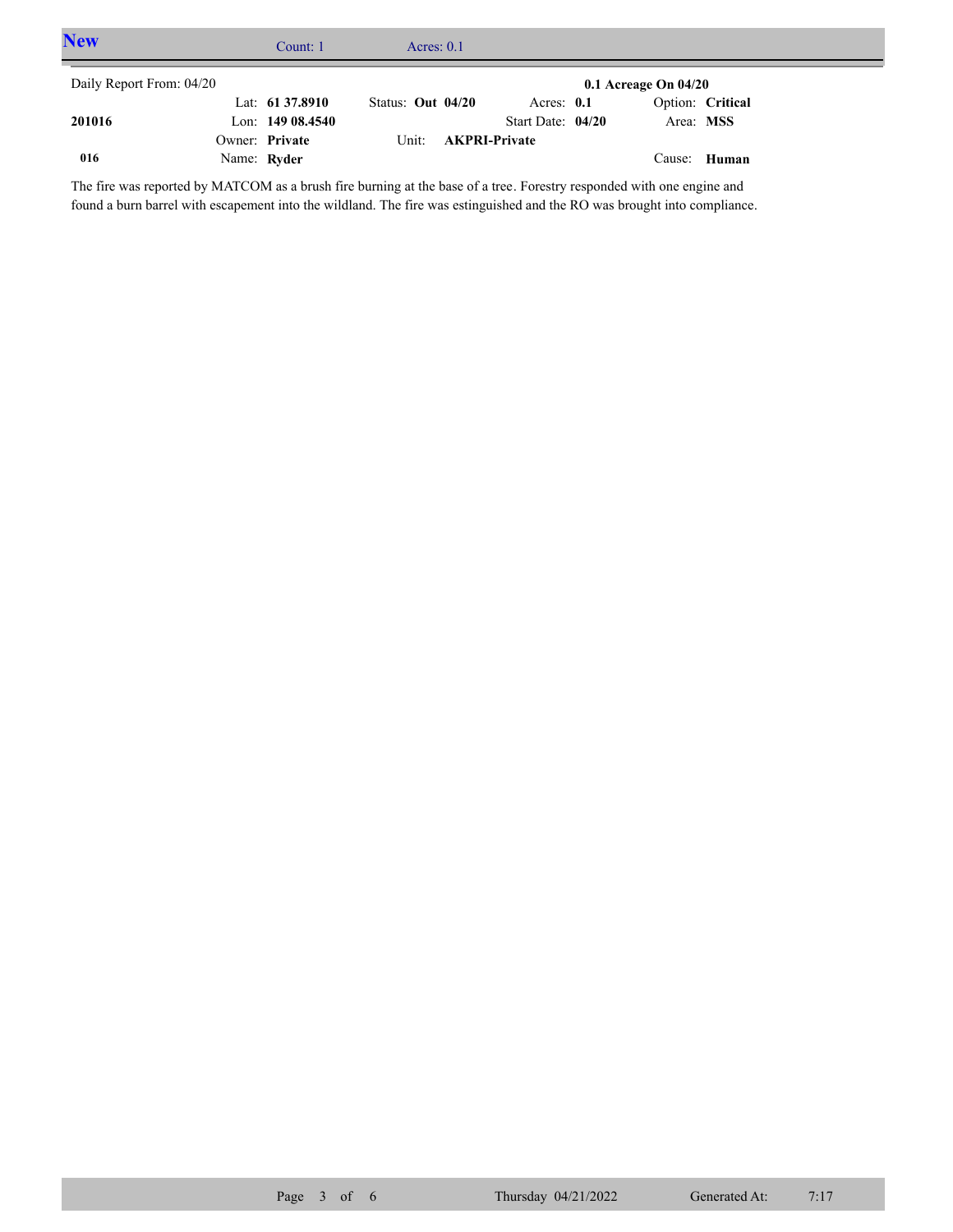|  | <b>Monitor</b><br>. :Ount | Acres: 4,014.6 | Acreage Change: 2,002.9 |  |
|--|---------------------------|----------------|-------------------------|--|
|--|---------------------------|----------------|-------------------------|--|

**These fires are currently in monitor status. Monitoring schedules are based on defined timeframes, but are dependent on available resources, and weather conditions. When monitoring occurs, information will be updated.**

| Last Report: 04/18 |                     |             |                                            |                |              | 2,002.9 Acreage Change Since 04/17 |
|--------------------|---------------------|-------------|--------------------------------------------|----------------|--------------|------------------------------------|
| PKS1               | Lat: $60\,32.1500$  | Status: U/U |                                            | Acres: 4,014.6 | Option: Full |                                    |
| 204012             | Lon: $160\,54.7500$ |             | Start Date: $04/16$                        |                |              | Area: SWS                          |
| <b>PNPKS1</b>      | Owner: USFWS        | Unit:       | AKYDR-Yukon Delta National Wildlife Refuge |                |              |                                    |
| 012                | Name: Kwethluk      |             |                                            |                | Cause:       | Undetermined                       |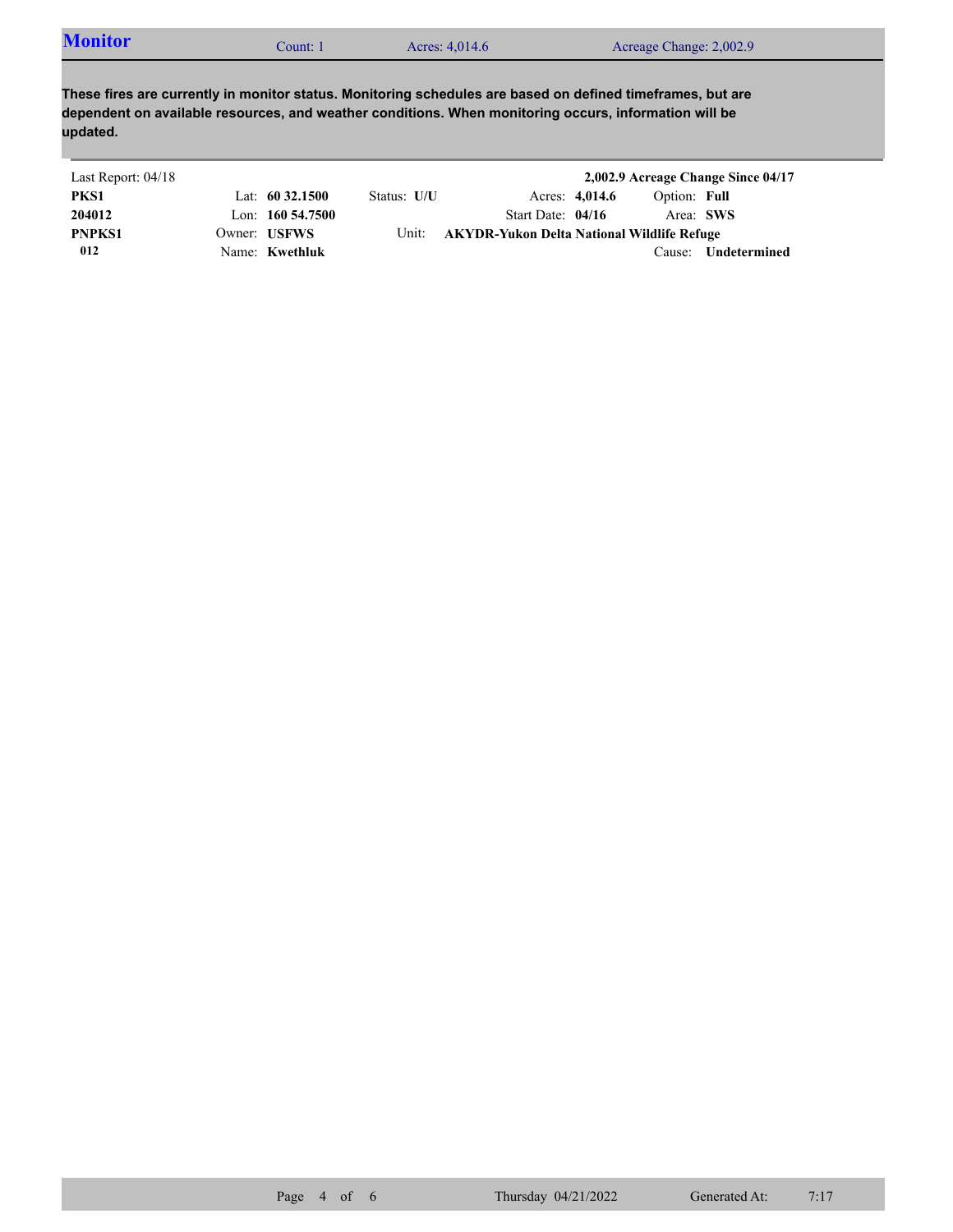| Out                      | Count: 1          | Acres: $0.2$      |                      |                   | Acreage Change: 0.0           |                  |  |
|--------------------------|-------------------|-------------------|----------------------|-------------------|-------------------------------|------------------|--|
| Daily Report From: 04/20 |                   |                   |                      |                   | No Acreage Change Since 04/18 |                  |  |
|                          | Lat: 61 35.7324   | Status: Out 04/20 |                      | Acres: $0.2$      |                               | Option: Critical |  |
| 201014                   | Lon: $14906.4725$ |                   |                      | Start Date: 04/18 | Area: MSS                     |                  |  |
|                          | Owner: Private    | Unit:             | <b>AKPRI-Private</b> |                   |                               |                  |  |
| 014                      | Name: Rempel      |                   |                      |                   | Cause: Human                  |                  |  |

M-62 inspected the fire, no heat or smoke showed called fire out.